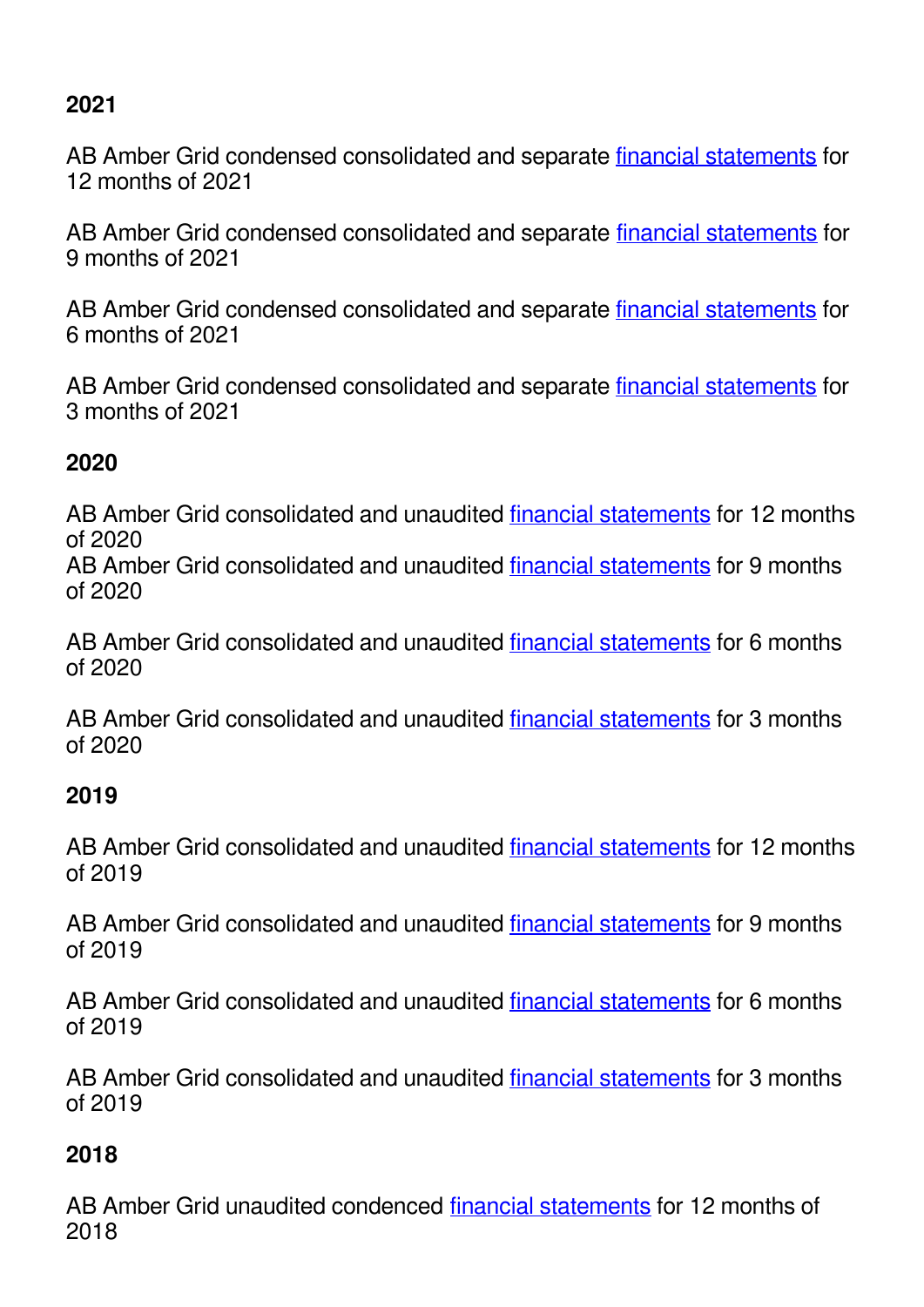AB Amber Grid unaudited condensed [financial statements](#page-0-0) for 9 months of 2018

AB Amber Grid unaudited condensed [financial statements](#page-0-0) for 6 months of 2018

AB Amber Grid unaudited condensed [financial statements](#page-0-0) for 3 months of 2018

#### **2017**

Financial statements of AB Amber Grid for year 2017 together with Independent Auditor's [report](#page-0-0)

AB Amber Grid unaudited condenced [financial statements](#page-0-0) for 12 months of 2017

AB Amber Grid unaudited condensed [financial statements](#page-0-0) for 9 months of 2017

AB Amber Grid unaudited condensed [financial statements](#page-0-0) for 6 months of 2017

AB Amber Grid unaudited condensed [financial statements](#page-0-0) for 3 months of 2017

#### **2016**

Financial statements of AB Amber Grid for year 2016 together with Independent Auditor's [report](#page-0-0)

AB Amber Grid unaudited condenced [financial statements](#page-0-0) for 12 months of 2016

AB Amber Grid unaudited condensed [financial statements](#page-0-0) for 9 months of 2016

AB Amber Grid unaudited condensed [financial statements](#page-0-0) for 6 months of 2016

AB Amber Grid unaudited condensed [financial statements](#page-0-0) for 3 months of 2016

#### **2015**

Financial statements of AB Amber Grid for year 2015 together with